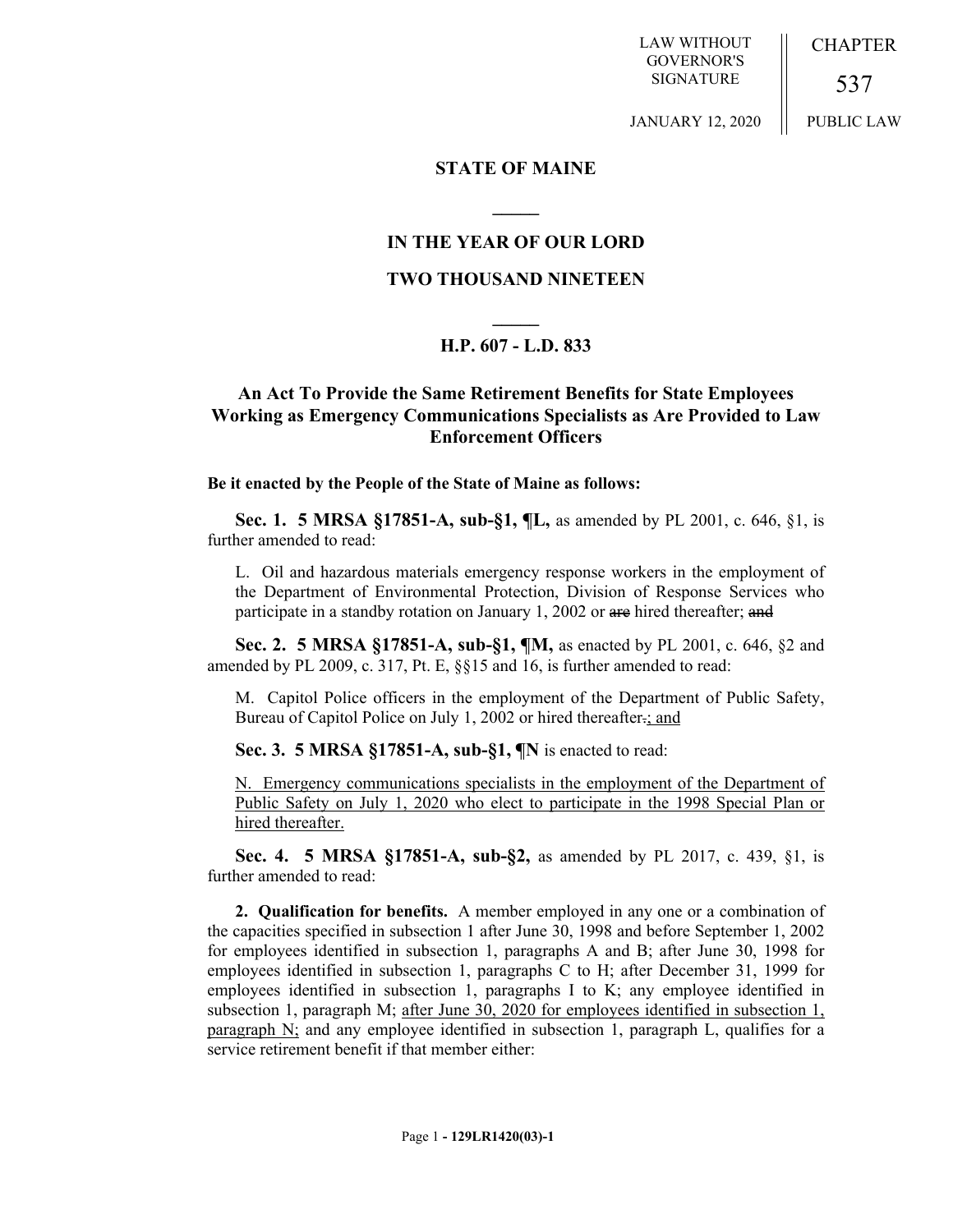A. Is at least 55 years of age and has completed at least 10 years of creditable service under the 1998 Special Plan in any one or a combination of the capacities; or

B. Has completed at least 25 years of creditable service in any one or a combination of the capacities specified in subsection 1, whether or not the creditable service included in determining that the 25-year requirement has been met was earned under the 1998 Special Plan or prior to its establishment.

**Sec. 5. 5 MRSA §17851-A, sub-§3, ¶A,** as amended by PL 2017, c. 439, §2, is further amended to read:

A. For the purpose of meeting the qualification requirement of subsection 2, paragraph A:

(1) Service credit purchased by repayment of an earlier refund of accumulated contributions following termination of service is included only to the extent that time to which the refund relates was served after June 30, 1998 and before September 1, 2002 for employees identified in subsection 1, paragraphs A and B; after June 30, 1998 for employees identified in subsection 1, paragraphs C to H; and after December 31, 1999 for employees identified in subsection 1, paragraphs I to K; and after June 30, 2020 for employees identified in subsection 1, paragraph N in any one or a combination of the capacities specified in subsection 1. Service credit may be purchased for service by an employee identified in subsection 1, paragraphs L and M regardless of when performed; and

(2) Service credit purchased other than as provided under subparagraph (1), including but not limited to service credit for military service, is not included.

**Sec. 6. 5 MRSA §17851-A, sub-§4, ¶A,** as repealed and replaced by PL 2003, c. 510, Pt. D, §3 and affected by §§6 and 7, is amended to read:

A. If all of the member's creditable service in any one or a combination of the capacities specified in subsection 1 was earned after June 30, 1998 and before September 1, 2002 for employees identified in subsection 1, paragraphs A and B; after June 30, 1998 for employees identified in subsection 1, paragraphs C to H; after December 31, 1999 for employees identified in subsection 1, paragraphs I to K; after December 31, 2001 for employees identified in subsection 1, paragraph L; and after June 30, 2002 for employees identified in subsection 1, paragraph M; and after June 30, 2020 for employees identified in subsection 1, paragraph N; if service credit was purchased by repayment of an earlier refund of accumulated contributions for service in any one or a combination of the capacities specified in subsection 1 after June 30, 1998 and before September 1, 2002 for employees identified in subsection 1, paragraphs A and B; after June 30, 1998 for employees identified in subsection 1, paragraphs C to H; after December 31, 1999 for employees identified in subsection 1, paragraphs I to K; after December 31, 2001 for employees identified in subsection 1, paragraph L; and after June 30, 2002 for employees identified in subsection 1, paragraph M; and after June 30, 2020 for employees identified in subsection 1, paragraph N; or if service credit was purchased by other than the repayment of an earlier refund and eligibility to make the purchase of the service credit, including, but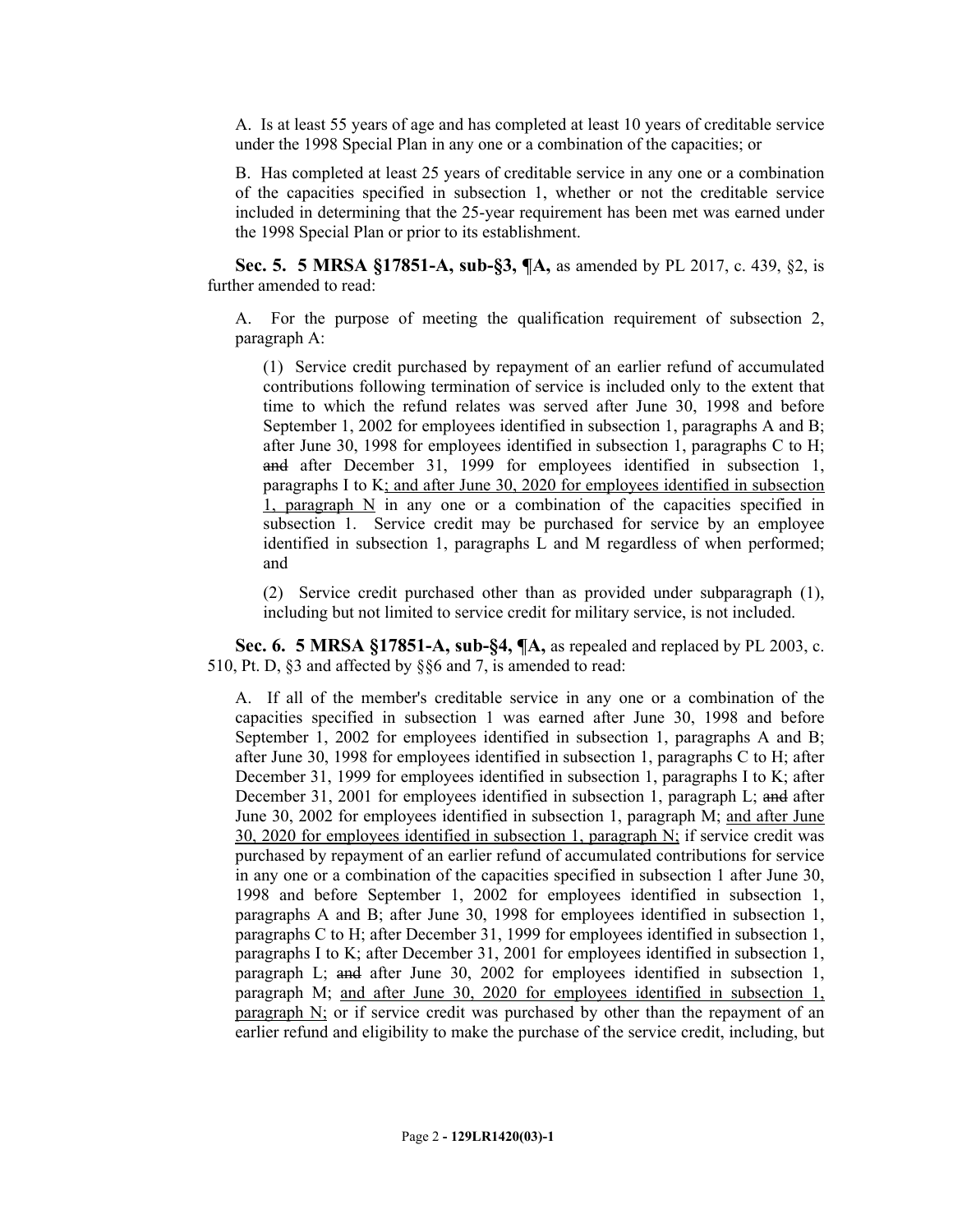not limited to, service credit for military service, was achieved after June 30, 1998 and before September 1, 2002 for employees identified in subsection 1, paragraphs A and B; after June 30, 1998 for employees identified in subsection 1, paragraphs C to H; after December 31, 1999 for employees identified in subsection 1, paragraphs I to K; after December 31, 2001 for employees identified in subsection 1, paragraph L; and after June 30, 2002 for employees identified in subsection 1, paragraph M; and after June 30, 2020 for employees identified in subsection 1, paragraph N, the benefit must be computed as provided in section 17852, subsection 1, paragraph A.

(1) If the member had 10 years of creditable service on July 1, 1993, the benefit under subsection 2, paragraph B must be reduced as provided in section 17852, subsection 3, paragraphs A and B.

(2) If the member had fewer than 10 years of creditable service on July 1, 1993, the benefit under subsection 2, paragraph B must be reduced by 6% for each year that the member's age precedes 55 years of age.

**Sec. 7. 5 MRSA §17851-A, sub-§4, ¶B,** as amended by PL 2017, c. 439, §3, is further amended to read:

B. Except as provided in paragraphs D, E and F, if some part of the member's creditable service in any one or a combination of the capacities specified in subsection 1 was earned before July 1, 1998 for employees identified in subsection 1, paragraphs A to H; before January 1, 2000 for employees identified in subsection 1, paragraphs I to K; before January 1, 2002 for employees identified in subsection 1, paragraph L; and before July 1, 2002 for employees identified in subsection 1, paragraph M; and before July 1, 2020 for employees identified in subsection 1, paragraph N and some part of the member's creditable service in any one or a combination of the capacities specified in subsection 1 was earned after June 30, 1998 and before September 1, 2002 for employees identified in subsection 1, paragraphs A and B; after June 30, 1998 for employees identified in subsection 1, paragraphs C to H; after December 31, 1999 for employees identified in subsection 1, paragraphs I to K; after December 31, 2001 for employees identified in subsection 1, paragraph L; and after June 30, 2002 for employees identified in subsection 1, paragraph M; and after June 30, 2020 for employees identified in subsection 1, paragraph N, then the member's service retirement benefit must be computed in segments and the amount of the member's service retirement benefit is the sum of the segments. The segments must be computed as follows:

(1) The segment or, if the member served in more than one of the capacities specified in subsection 1 and the benefits related to the capacities are not interchangeable under section 17856, segments that reflect creditable service earned before July 1, 1998 for employees identified in subsection 1, paragraphs A to H; before January 1, 2000 for employees identified in subsection 1, paragraphs I to K; before January 1, 2002 for employees identified in subsection 1, paragraph L; and before July 1, 2002 for employees identified in subsection 1, paragraph M; and before July 1, 2020 for employees identified in subsection 1, paragraph N or purchased by repayment of an earlier refund of accumulated contributions for service before July 1, 1998, for employees identified in subsection 1, paragraphs A to H; before January 1, 2000 for employees identified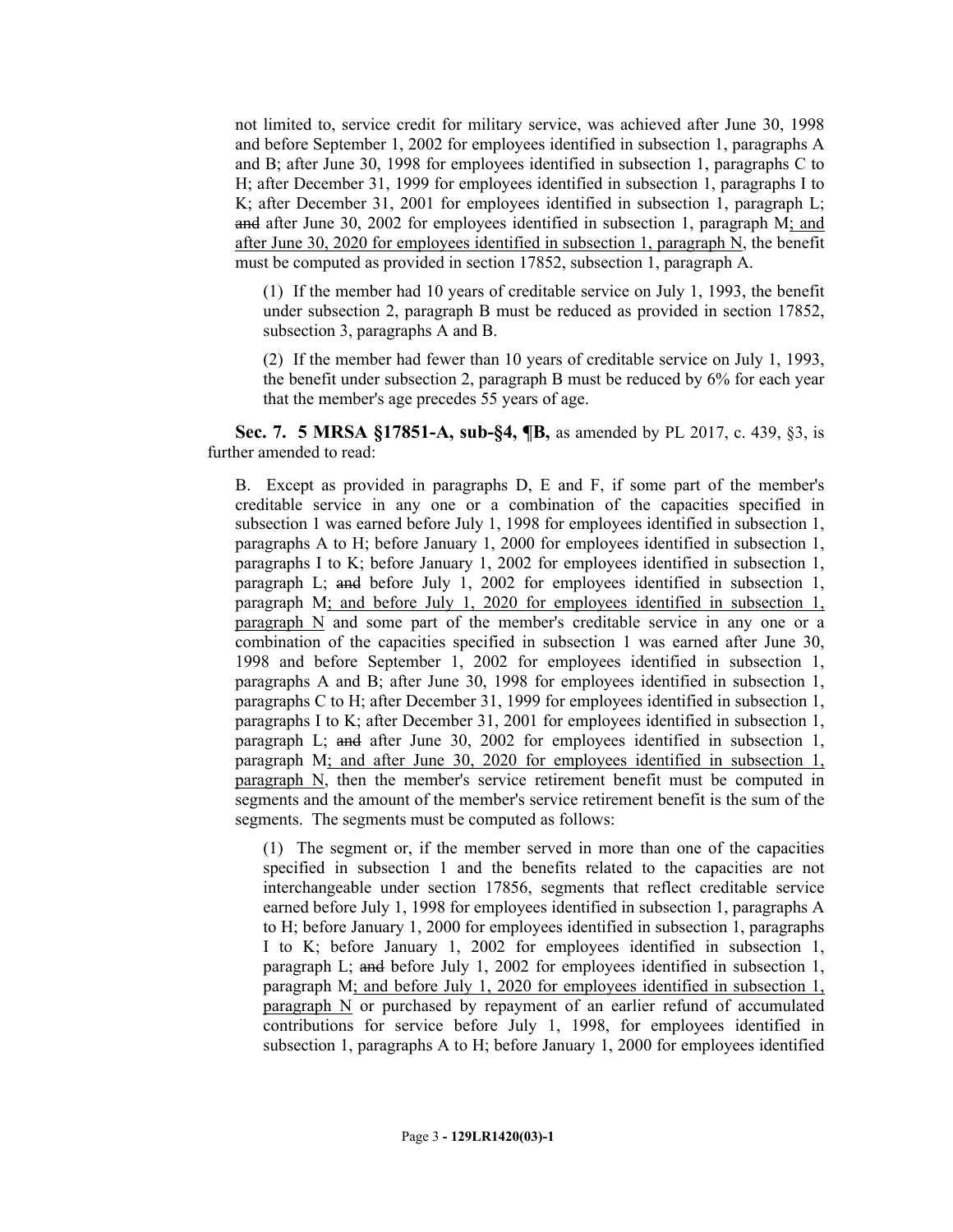in subsection 1, paragraphs I to K; before January 1, 2002 for employees identified in subsection 1, paragraph L; and before July 1, 2002 for employees identified in subsection 1, paragraph M; and before July 1, 2020 for employees identified in subsection 1, paragraph N in a capacity or capacities specified in subsection 1 or purchased by other than the repayment of a refund and eligibility to make the purchase of the service credit, including, but not limited to, service credit for military service, was achieved before July 1, 1998 for employees identified in subsection 1, paragraphs A to H; before January 1, 2000 for employees identified in subsection 1, paragraphs I to K; before January 1, 2002 for employees identified in subsection 1, paragraph L; and before July 1, 2002 for employees identified in subsection 1, paragraph M; and before July 1, 2020 for employees identified in subsection 1, paragraph N, must be computed under section 17852, subsection 1, paragraph A. If the member is qualified under subsection 2, paragraph B and:

(a) Had 10 years of creditable service on July 1, 1993, the amount of the segment or segments must be reduced as provided in section 17852, subsection 3, paragraphs A and B; or

(b) Had fewer than 10 years of creditable service on July 1, 1993, the amount of the segment or segments must be reduced as provided in section 17852, subsection 3-A; and

(2) The segment that reflects creditable service earned after June 30, 1998 and before September 1, 2002 for employees identified in subsection 1, paragraphs A and B; after June 30, 1998 for employees identified in subsection 1, paragraphs C to H; after December 31, 1999 for employees identified in subsection 1, paragraphs I to K; after December 31, 2001 for employees identified in subsection 1, paragraph L; and after June 30, 2002 for employees identified in subsection 1, paragraph M; and after June 30, 2020 for employees identified in subsection 1, paragraph  $N$  or purchased by repayment of an earlier refund of accumulated contributions for service after June 30, 1998 and before September 1, 2002 for employees identified in subsection 1, paragraphs A and B; after June 30, 1998 for employees identified in subsection 1, paragraphs C to H; after December 31, 1999 for employees identified in subsection 1, paragraphs I to K; after December 31, 2001 for employees identified in subsection 1, paragraph L; and after June 30, 2002 for employees identified in subsection 1, paragraph M; and after June 30, 2020 for employees identified in subsection 1, paragraph N in any one or a combination of the capacities specified in subsection 1, or purchased by other than the repayment of a refund and eligibility to make the purchase of the service credit, including, but not limited to, service credit for military service, was achieved after June 30, 1998 and before September 1, 2002 for employees identified in subsection 1, paragraphs A and B; after June 30, 1998 for employees identified in subsection 1, paragraphs C to H; after December 31, 1999 for employees identified in subsection 1, paragraphs I to K; after December 31, 2001 for employees identified in subsection 1, paragraph L; and after June 30, 2002 for employees identified in subsection 1, paragraph M; and after June 30, 2020 for employees identified in subsection 1, paragraph  $N$  must be computed under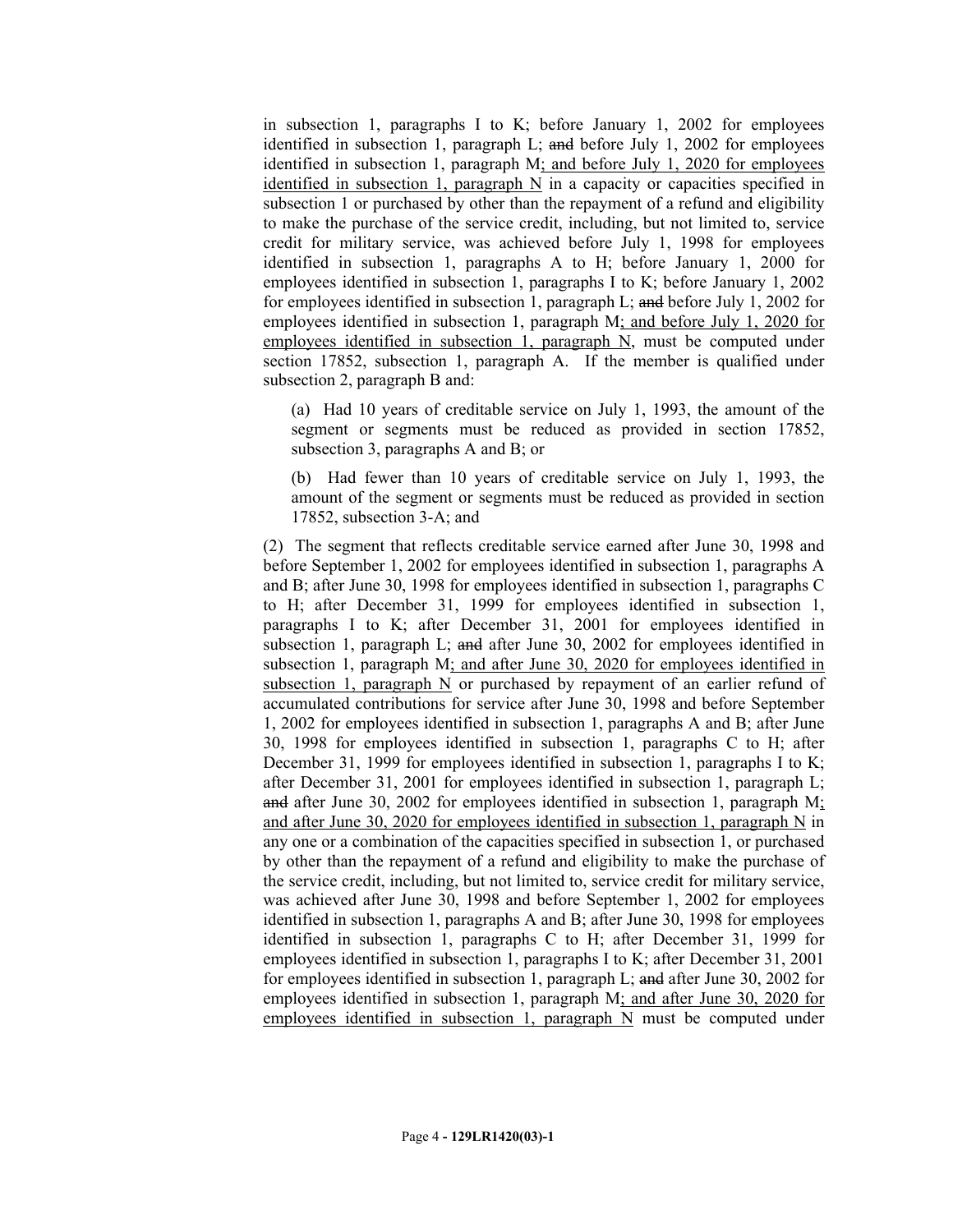section 17852, subsection 1, paragraph A. If the member is qualified under subsection 2, paragraph B and:

(a) Had 10 years of creditable service on July 1, 1993, the segment amount must be reduced in the manner provided in section 17852, subsection 3, paragraphs A and B for each year that the member's age precedes 55 years of age; or

(b) Had fewer than 10 years of creditable service on July 1, 1993, the segment amount must be reduced by 6% for each year that the member's age precedes 55 years of age.

**Sec. 8. 5 MRSA §17851-A, sub-§5,** as amended by PL 2007, c. 491, §157, is further amended to read:

**5. Contributions.** Notwithstanding any other provision of subchapter 3, after June 30, 1998 and before September 1, 2002 for employees identified in subsection 1, paragraphs A and B; after June 30, 1998 for employees identified in subsection 1, paragraphs C to H; after December 31, 1999 for employees identified in subsection 1, paragraphs I to K; after December 31, 2001 for employees identified in subsection 1, paragraph L; and after June 30, 2002 for employees identified in subsection 1, paragraph M; and after June 30, 2020 for employees identified in subsection 1, paragraph N, a member in the capacities specified in subsection 1 must contribute to the State Employee and Teacher Retirement Program or have pick-up contributions made at the rate of 8.65% of earnable compensation until the member has completed 25 years of creditable service as provided in this section and at the rate of 7.65% thereafter.

**Sec. 9. Transition.** If an emergency communications specialist in the employment of the Department of Public Safety on July 1, 2020 elects to participate in the 1998 Special Plan of the Maine Public Employees Retirement System, as provided in the Maine Revised Statutes, Title 5, section 17851-A, subsection 1, paragraph N, that employee must make that election no later than September 30, 2020 and that employee's participation in the 1998 Special Plan becomes effective October 1, 2020.

**Sec. 10. Appropriations and allocations.** The following appropriations and allocations are made.

#### **PUBLIC SAFETY, DEPARTMENT OF**

#### **Consolidated Emergency Communications Z021**

Initiative: Allocates funds for the cost of adding Emergency Communications Specialist, Emergency Communications Specialist - Lead and Emergency Communications Specialist - Supervisor positions into the 1998 Special Plan.

| <b>CONSOLIDATED EMERGENCY</b><br><b>COMMUNICATIONS FUND</b><br>Personal Services | 2019-20 | 2020-21 |
|----------------------------------------------------------------------------------|---------|---------|
|                                                                                  |         |         |